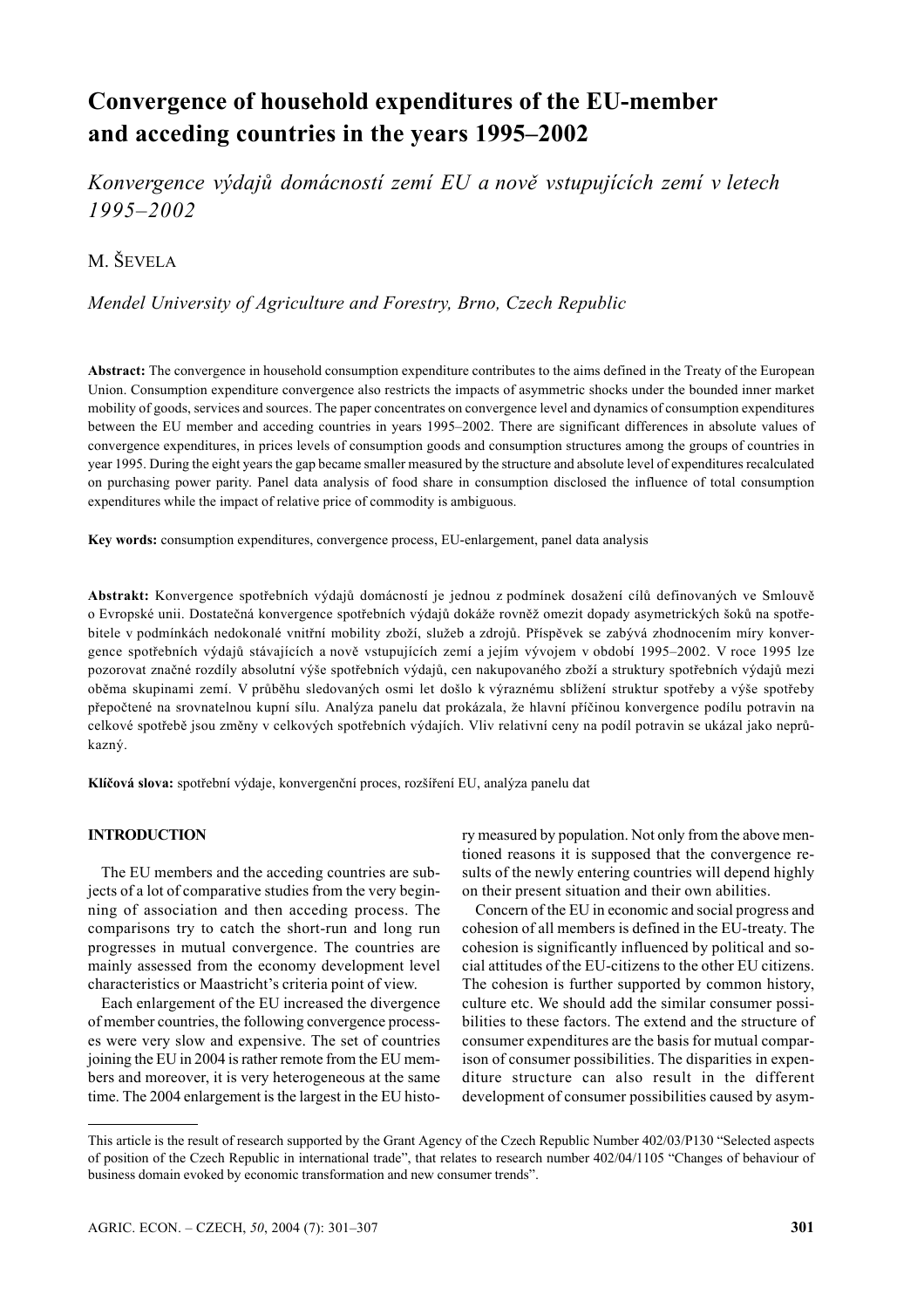metrical shock. The strong convergence in consumer expenditures in conjunction with price equalisation and well-established common market could minimise these risks.

The jeopardy of asymmetric shocks is discussed in literature in detail. Shifts in the aggregate demand or supply can have different consequences in economics. McKinnon (1961) analysed impacts of these shocks on the prices of traded and non-traded goods. The later Mundel model of optimum currency areas (Mundel 1973) incorporates his arguments and shows the way to mitigate the negative outcomes of shocks. Mundel demonstrates that the portfolio diversification and reserve pooling lead to sharing of losses and also profits. These procedures warrant more similar and moderate development under fixed exchange rates than under the flexible exchange rate in the situation of limited mobility of factors in the areas with common currency (Lafrance, St-Amant 1999).

The second way to minimise the impact differences of shocks was presented by Kenen (1969) that focused on diversification and structure of economies. Further analysis of this approach concluded in need for high level of convergence of monetary union candidates. Firstly, the nominal convergence and nominal stability were studied. In the last years, the growing attention is paid to real convergence. This change in analysis was strengthening in context of the prepared 2004 EU enlargement. The newly entering countries declared their will to join the Monetary Union as early as possible. Some of them can easily accomplish the nominal convergence criteria proving the large gap in real convergence at the same time (PricewaterhouseCoopers 2002). This significant real divergence could destabilise the whole Monetary Union due dissimilar responses of national economies to changes in economic, political, social, etc. environment under bounded internal mobility (Sinn 2002).

The real convergence analyses need more detailed and comparable data for all EU members. The data for household analyses are collected from survey carried out by national statistical offices. Through the last years their scope expanded so the Eurostat issued in 1993 and 1997 manuals of Household Budget Survey in the EU – Methodology and Recommendations for Harmonisation to Reduce the Diversity of National Surveys. This manual defined the common harmonised nomenclature of consumption expenditure (COICOP-HBS) and harmonised indexes of consumer's prices (HICP) that are also used in this paper (European Communities 2003).

The paper concentrates on appraisal of the last development of household expenditures and its mutual comparison among the EU members and acceding countries. The level and dynamics of convergence of household expenditure is measured by Finger-Kreinin indices. Finally the regress and panel data analyses are used to identify the main sources of convergence dynamics. The attention is laid on impact of household expenditures per capita and price of appropriate commodity group relative to price level of the whole consumer basket.

## **DATA AND METHODS**

The price indexes in HICP nomenclatures are available at the OECD electronic database accessible at http:\\195. 145.59.167\ISAPI\. The consumer expenditure classified according the COICOP-HBS is taken from the Eurostat electronic database including the data for acceding countries. The price indexes are based to year 1996. The relative price indexes of commodity groups were computed as a ratio of commodity group price index and the whole consumer basket price index in the same year and country. This relative price index measures the expensiveness of commodity from the consumer point of view (PricewaterhouseCoopers 2004). The analysed period was specified according the availability of comparable data set. The consumer expenditures are available with some exception for all countries under research for years 1995–2002, while the price indexes for the acceding countries only for period 1999–2002.

After the basic statistic data description, the modified Finger-Kreinin measure of similarity of international trade structure was used to quantify the level of convergence. The Finger-Kreinin index summarised the absolute deviation of shares of each country from some other structure expressed in shares. In this paper, the Finger-Kreinin index is centred to consumer expenditure structure of the EU-15. The European structure was computed as the weighted average of member states using their population as weights. The expenditure convergence and similarity are show also by cluster analysis dendrogram that presents suchlike results in graphical way. The squared Euclidean distance metric was used, the clustering methods of furthest neighbour, centroid, median and group average and Ward's finished in same cluster distinguishing only by absolute value of distance.

The final part of the paper relays on regress analysis. The standard Ordinary Least Square method in combination with panel analysis was applied to find the main sources for further consumer expenditure convergence. The fixed effect, between effect and random effect approaches are utilised to estimate regress coefficients. The efficiency of each approach is evaluated by set of Rsquared statistics. The standard Hausman test is evaluated to judge the suitability of each approach. The used methods and characteristics are described in detail for example in Verbeek (2002) or Green (2003).

#### **RESULTS AND DISCUSSION**

The expenditures varies highly not only among the EUmembers, but also among the acceding countries. In year 2002, they fluctuated between 21.6 thousand EUR for Luxembourg and 7.6 thousand of EUR for Portugal. The absolute difference for acceding countries is lower, the expenditure moves from 2 400 EUR for Latvia to 10 600 EUR in case of Cyprus. Cyprus is really an outstanding economy among the acceding countries, its results reach almost the average of the EU-members. Omitting Cyprus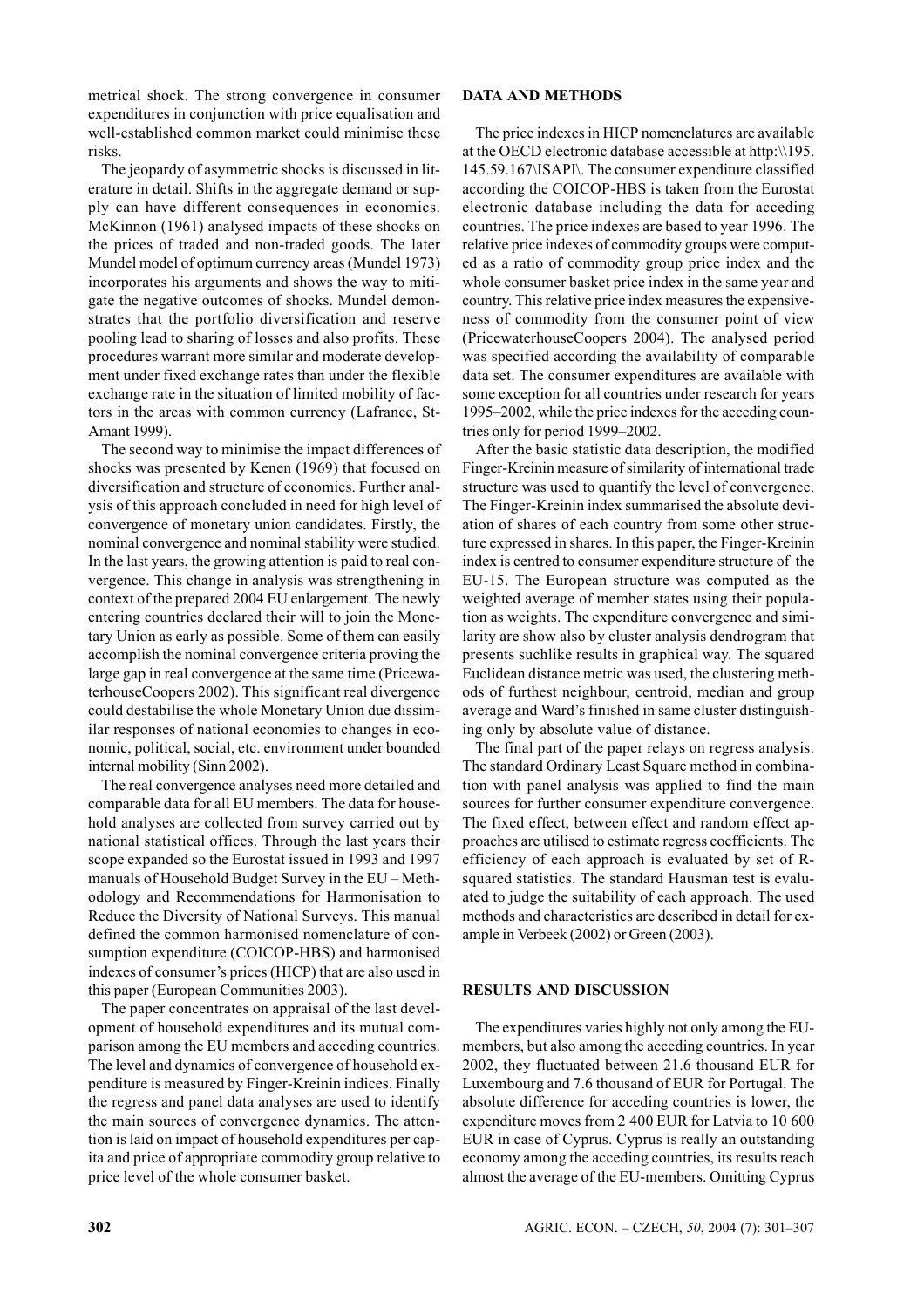Table 1. Consumption expenditures per capita and comparative price level in 1996–2002

|                | Consumption expenditures p. cap.<br>(current prices<br>in thousands of EUR) |      |                   | Comparative consumption<br>expenditures price level<br>$(EU = 100)$ | Consumption expenditures p. cap.<br>(PPS prices of 1995)<br>in thousands of EUR) |      |  |
|----------------|-----------------------------------------------------------------------------|------|-------------------|---------------------------------------------------------------------|----------------------------------------------------------------------------------|------|--|
|                | 1995                                                                        | 2002 | 1995              | 2002                                                                | 1995                                                                             | 2002 |  |
| Belgium        | 11.3                                                                        | 13.7 | 109.5             | 98.7                                                                | 11.1                                                                             | 13.9 |  |
| Denmark        | 13.3                                                                        | 16.1 | 133.7             | 130.7                                                               | 10.4                                                                             | 12.3 |  |
| Germany        | 13.1                                                                        | 15.0 | 114.0             | 104                                                                 | 12.0                                                                             | 14.4 |  |
| Greece         | 6.2                                                                         | 8.6  | 79.9              | 79.7                                                                | 8.0                                                                              | 10.8 |  |
| Spain          | 6.8                                                                         | 9.9  | 84.1              | 82.4                                                                | 9.8                                                                              | 12.0 |  |
| France         | 11.4                                                                        | 14.0 | 113.7             | 99.7                                                                | 11.2                                                                             | 14.1 |  |
| Ireland        | 7.7                                                                         | 14.9 | 94.8              | 118.3                                                               | 12.7                                                                             | 12.6 |  |
| Italy          | 8.6                                                                         | 13.3 | 82.4              | 94.5                                                                | 13.6                                                                             | 14.1 |  |
| Luxembourg     | 16.3                                                                        | 21.6 | 110.7             | 99.7                                                                | 17.2                                                                             | 21.7 |  |
| Netherlands    | 10.1                                                                        | 13.8 | 105.8             | 101.8                                                               | 10.9                                                                             | 13.5 |  |
| Austria        | 12.7                                                                        | 15.4 | 112.8             | 101.5                                                               | 12.3                                                                             | 15.2 |  |
| Portugal       | 5.2                                                                         | 7.6  | 71.7              | 73.5                                                                | 8.7                                                                              | 10.4 |  |
| Finland        | 10.0                                                                        | 13.7 | 129.4             | 122.7                                                               | 9.3                                                                              | 11.2 |  |
| Sweden         | 10.5                                                                        | 14.0 | 120.2             | 117.3                                                               | 10.5                                                                             | 11.9 |  |
| U. Kingdom     | 9.5                                                                         | 18.6 | 85.3              | 107.5                                                               | 19.6                                                                             | 17.3 |  |
| Czech Republic | 2.0                                                                         | 4.0  | 45.2              | 53.1                                                                | 6.1                                                                              | 7.5  |  |
| Estonia        | 1.1                                                                         | 2.9  | 38.3              | 56.1                                                                | 4.5                                                                              | 5.2  |  |
| Cyprus         | 6.8                                                                         | 10.6 | 79.2              | 83.1                                                                | 11.0                                                                             | 12.7 |  |
| Latvia         | 0.9                                                                         | 2.4  | 33.5              | 50.4                                                                | 5.1                                                                              | 4.7  |  |
| Lithuania      | 0.9                                                                         | 2.7  | 27.9              | 51.1                                                                | 6.5                                                                              | 5.2  |  |
| Hungary        | 1.8                                                                         | 3.6  | 42.1              | 54.9                                                                | 3.7                                                                              | 6.6  |  |
| Malta          | $\overline{\phantom{0}}$                                                    | 6.7  | $\qquad \qquad -$ | 71.9                                                                | $\overline{\phantom{0}}$                                                         | 9.3  |  |
| Poland         | 1.7                                                                         | 3.5  | 40.4              | 57.4                                                                | 4.5                                                                              | 6.1  |  |
| Slovenia       | 4.5                                                                         | 6.4  | 72.8              | 72.6                                                                | 5.1                                                                              | 8.8  |  |
| Slovakia       | 1.4                                                                         | 2.8  | 38.1              | 43.5                                                                | 4.5                                                                              | 6.4  |  |

Source: Eurostat, OECD and author computation

from group of acceding countries, we obtain more homogeneous results for this group.

The consumption expenditures at current prices are influenced by different price levels and purchasing parity of national currency. The figures in fourth and fifth column in Table 1 measure the comparative price level of consumption expenditure relatively to level of the European Union. The value above 100 indicates appropriately higher consumption prices than the EU average.

The consumption price levels in most of the EU-members converge in some cases rapidly (Belgium, Germany, France, Italy and Austria), in the others very slowly (Denmark, Finland, Sweden). The least developed EU-countries held their price level almost stabile about 20 per cent points below the average. The substantial rise of consumption price mainly due appreciation of their national currencies came about in Ireland and the United Kingdom. The comparative consumption price level in typical acceding country reached in 2002 about one half of EU average. The increase of prices is caused mainly by domestic inflation in some cases strengthen by appreciation of national currency relatively to EUR (the Czech Republic, Hungary, Slovenia, …) or weaken by depreciation (Latvia, Lithuania, Slovakia, …).

Finally the last two columns present the consumption expenditure recalculated to Purchasing Power Standard (PPS). These figures indicate the consumer possibilities expressed in common monetary units, of which every unit can buy the same amount of goods across the countries. Expenditure expressed in PPS is not so variable over countries and over time. Both groups of countries increased per capita consumption for about 1 700 EUR in average. This increase is equal to 17.6% growth in case of the EU-members and to 32.7% in case of acceding countries. From this point of view we conclude that the gap in consumption expenditure is getting to close. Due to a lower price level the expenditure of acceding countries met slightly more than 53% of the EU-members expenditure in year 2002, while in 1995 they did not overcome 49% level. Going on with the same growth rates, the acceding countries reached the level of the EU-members average not earlier than after following 45 years.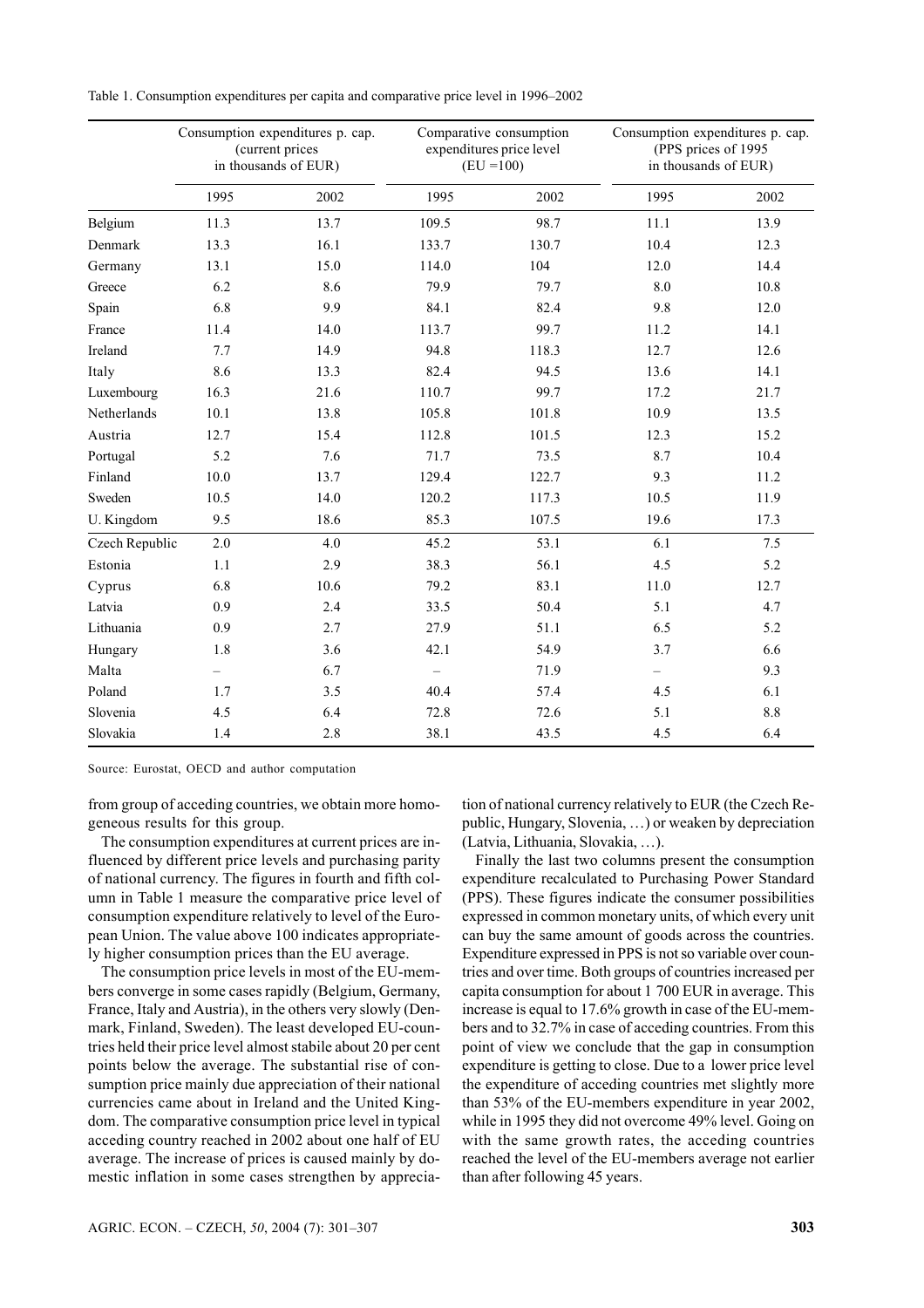Table 2. Consumption expenditure shares in 2002, changes in 1995–2002 (in %) and values of Finger-Kreinin index

|            | Food  |                          | Alcohol<br>and tobacco |                   | Housing |                          | Transport |         | Recreation<br>and culture |                          | Finger-Kreinin<br>index |       |
|------------|-------|--------------------------|------------------------|-------------------|---------|--------------------------|-----------|---------|---------------------------|--------------------------|-------------------------|-------|
|            | share | change                   | share                  | change            | share   | change                   | share     | change  | share                     | change                   | 1995                    | 2002  |
| $EU-15$    | 13.13 | $-1.39$                  | 3.61                   | 0.01              | 20.83   | 0.15                     | 13.61     | 0.25    | 9.32                      | 0.22                     |                         |       |
| Acceding   | 21.29 | $-5.19$                  | 7.28                   | $-0.93$           | 22.99   | 5.02                     | 12.78     | 2.43    | 7.43                      | 1.00                     | 16.57                   | 14.64 |
| Czech Rep. | 19.25 | $-5.77$                  | 9.49                   | $-0.33$           | 21.57   | 4.91                     | 10.58     | $-0.80$ | 10.08                     | 0.55                     | 17.92                   | 13.68 |
| Estonia    | 22.87 | $-11.25$                 | 8.70                   | 1.26              | 20.99   | $-0.26$                  | 11.27     | 3.32    | 7.53                      | 2.55                     | 24.02                   | 15.79 |
| Cyprus     | 19.47 | $-0.68$                  | 4.80                   | 0.01              | 7.85    | 0.00                     | 13.26     | $-1.35$ | 7.68                      | 0.53                     | 15.52                   | 15.77 |
| Latvia     | 24.36 | $-15.91$                 | 8.73                   | 0.15              | 15.29   | 2.75                     | 9.63      | 1.88    | 7.02                      | 2.96                     | 31.41                   | 24.03 |
| Lithuania  | 30.74 | $-11.12$                 | 7.32                   | $-3.14$           | 13.86   | $-0.12$                  | 15.16     | 6.95    | 7.16                      | 4.25                     | 34.20                   | 23.80 |
| Hungary    | 19.06 | $-5.13$                  | 8.46                   | 0.22              | 18.17   | $-0.93$                  | 15.41     | 2.85    | 7.83                      | $-0.16$                  | 14.86                   | 15.30 |
| Malta      | 20.39 | $\overline{\phantom{0}}$ | 6.00                   | $\qquad \qquad -$ | 5.91    | $\overline{\phantom{0}}$ | 13.22     |         | 7.79                      | $\overline{\phantom{0}}$ | -                       | 18.10 |
| Poland     | 21.11 | $-8.05$                  | 6.69                   | $-2.26$           | 26.54   | 6.98                     | 12.84     | 1.78    | 6.63                      | 0.09                     | 20.01                   | 18.57 |
| Slovenia   | 17.08 | $-3.85$                  | 4.81                   | $-1.18$           | 20.53   | 3.50                     | 15.32     | $-1.56$ | 9.62                      | 0.85                     | 12.77                   | 7.20  |
| Slovakia   | 24.64 | —                        | 5.45                   | -                 | 23.24   | $\overline{\phantom{0}}$ | 10.71     |         | 6.83                      |                          |                         | 16.22 |

Source: Eurostat, author computation

The structure of consumption expenditures plays the relevant role in convergence process. The shares of selected important commodity groups in 2002 and their changes over the period of eight year are given in Table 2. The table contains commodity group with the highest shares. The structures of consumption expenditures for fifteen EU-members and ten acceding countries were computed as weighted averages according to the population.

It is evident that there are no substantive changes in commodity structure of consumption of the EU-members. Their shares are stable only with exception of food expenditures that demonstrated decrease of 1.4 per cent point over last eight years. The opposite is true for acceding countries, their structures are quit dynamic. Noticeable are decreases in shares of food, mainly in Baltic countries. Shares of expenditures on food converge fairy quickly, under the same rates the acceding countries catch the level of the EU-members in circa fifteen years. The expenditures on alcohol and tobacco in acceding economies doubled in comparison with EU-members. This is probably caused by higher level of consumption and lower total expenditures. The impact of prices is ambiguous.

Noteworthy is the development of housing expenditures. In the last year they grew in acceding countries heavily above all in Poland, the Czech Republic and Slovenia. The growth was so strong to overcome the share in the EU-members during last eight years.

Expenditures on transport need not converge too much, in year 2002 the acceding countries showed almost same shares as in EU-members. Transport expenditures are significantly affected by rail fares and price of fuel. These are not usually created purely at the markets, they are strongly influenced by economic policy through price regulation and consumption taxes. So the level of convergence in each country in this commodity group depend highly on government attitude towards this issues.

Share of recreation and culture group can indicate the possibility of non-necessary expenditures. Shares of all acceding countries are only slightly below the EU-average with exception of the Czech Republic and Slovenia that have the higher shares. Dynamics of shares proved increasing tendency in all countries only without Hungary.

The integrated view on state and changes in converge offer Finger-Kreinin index computed relatively to the EUmembers average form all types of consumption expenditures. The lower the index value is the closer the two structures are. The absolute values of index have no specific meaning, they are useful only in cross or time comparison. The convergence tendency is obvious for all countries except Hungary. The most similar consumption structure with great margin proved Slovenia, followed by the Czech Republic and by group of three economies – Estonia, Cyprus and Hungary. The biggest shift did Baltic countries, although two of them – Latvia and Lithuania – staid a bit apart.

Similar results give dendrograms at Figure 1 and 2. From the first one describing the situation in 1995, it is apparent considerable distance of Baltic countries form the others. Further we can identify cluster of the other acceding countries formed together with Portugal. Separate is the whole cluster of the EU-members that has no coherent structure.

Eight year later the situation is significantly different. The Baltic economies are not so remote, especially Estonia. New cluster is formed more according geographical location than according the membership status or degree of development. Specific cluster comprises of Greece, Spain, Portugal, Cyprus and Malta. The second one is created by the rest of acceding countries exclusive Slo-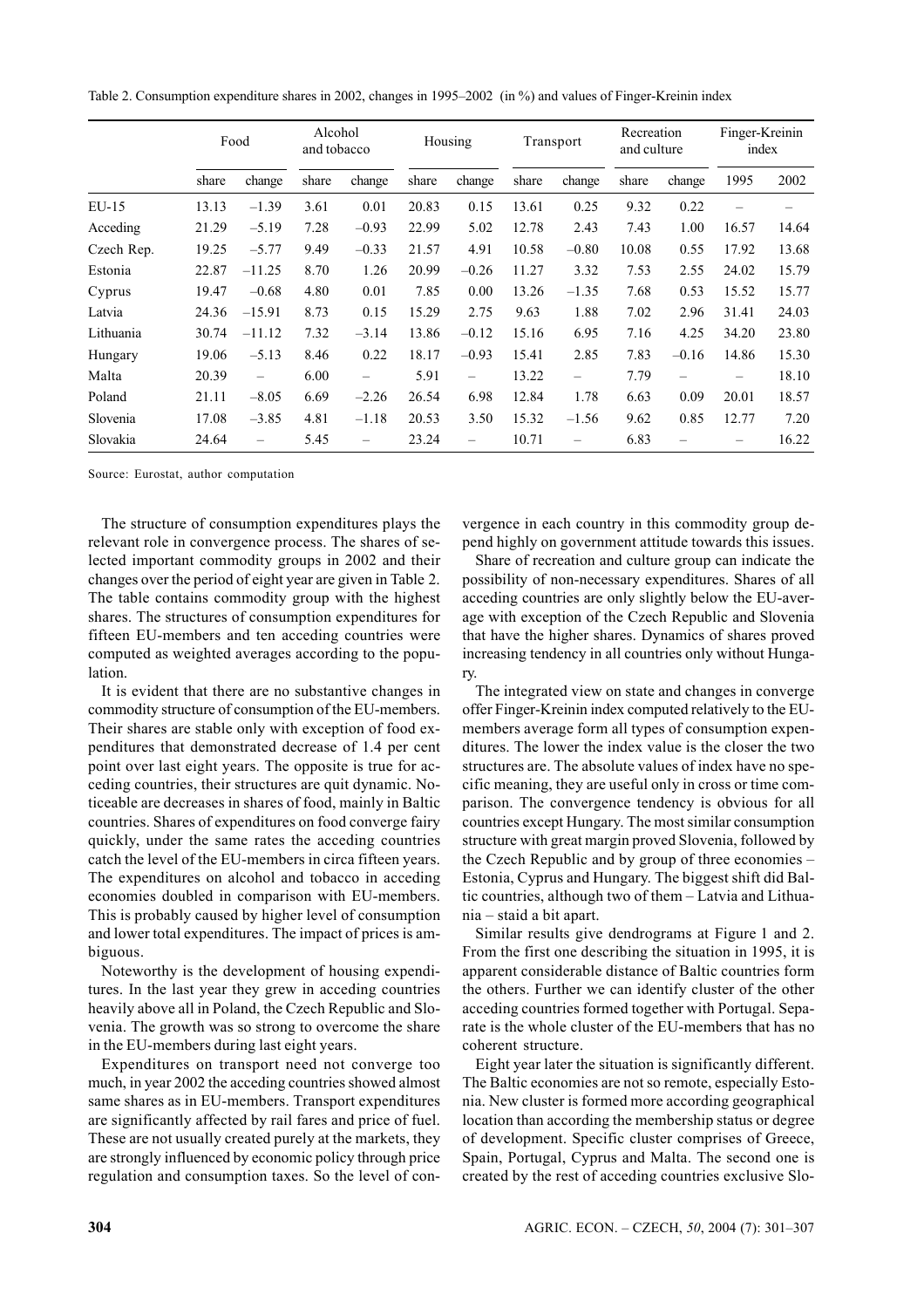

Figure 1. Dendrogram of consumption expenditures in 1995



Figure 2. Dendrogram of consumption expenditures in 2002

venia that closely incorporated into the EU-members economies. Among the others we can find the cluster of Denmark, Finland, Sweden or United Kingdom and Ireland, etc. At the same time, all Euclidean distances between partial structures became shorter.

As shown above, the convergence in consumption structure is quite fast. The question to answer now is to find the sources of this convergence. Let us focus on food expenditures, where the highest changes occurred. It is figured out from the theory of consumer that its demand for specific good depends at first place on relative price of these goods in comparison to others

and on total sum of money spent on all goods. The influence of these two factors was analysed by means of panel data analyses. The result of three possible panel analysis view and standard ordinary least square method are presented in Table 3. The analysis was separately executed for the set of the acceding and acceding plus the EU-member countries.

The statistical procedures resulted in similar estimates of b coefficients although each method tries to maximise different statistics. The impact of total consumption expenditure is negative, the rise of one thousand EUR is connected with drop of the share of food commodity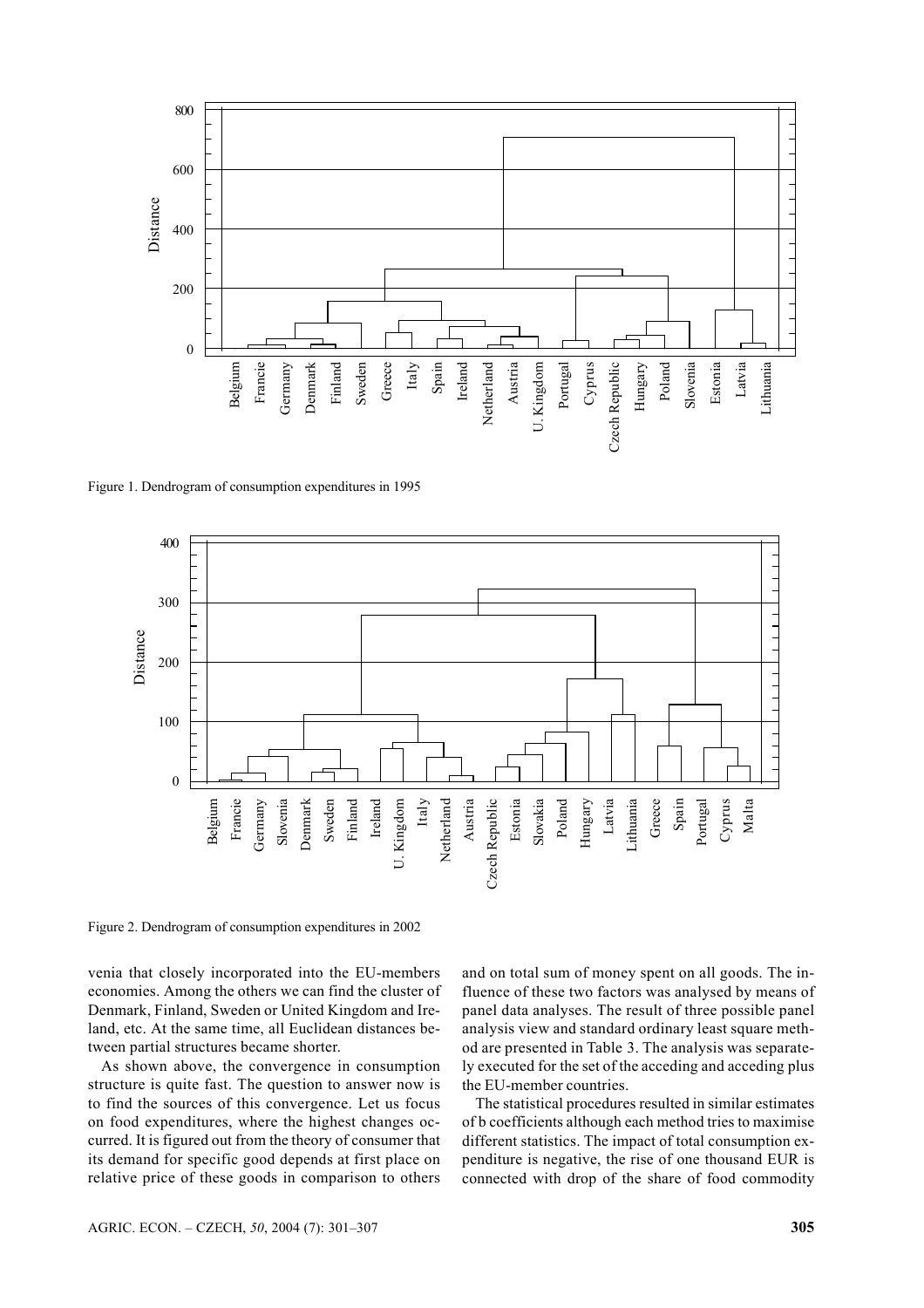Table 3. Panel analysis results (significance levels in parentheses below estimates)

|                       | EU-member and acceding countries |           |                |           |  | Acceding countries only |                          |                |           |  |
|-----------------------|----------------------------------|-----------|----------------|-----------|--|-------------------------|--------------------------|----------------|-----------|--|
|                       | <b>OLS</b>                       | Fixed     | <b>Between</b> | Random    |  | <b>OLS</b>              | Fixed                    | <b>Between</b> | Random    |  |
| Constant              | 6.9500                           |           | 0.0282         | 1.7874    |  | 11.9011                 |                          | $-0.1200$      | 0.0112    |  |
|                       | (0.0133)                         |           | (0.9548)       | (0.0000)  |  | (0.1669)                | $\overline{\phantom{0}}$ | (0.9225)       | (0.9927)  |  |
| Expenditure           | $-0.7211$                        | $-0.4845$ | $-0.7659$      | $-0.5435$ |  | $-0.9034$               | $-0.6042$                | $-0.8832$      | $-0.7197$ |  |
|                       | (0.0000)                         | (0.0000)  | (0.0002)       | (0.0000)  |  | (0.0005)                | (0.1277)                 | (0.1333)       | (0.0270)  |  |
| Price                 | 15.3450                          | 1.9384    | 15.1115        | 5.9203    |  | 12.2668                 | 25.5115                  | 13.5030        | 21.5950   |  |
|                       | (0.0000)                         | (0.4575)  | (0.0391)       | (0.0124)  |  | (0.0818)                | (0.0099)                 | (0.3872)       | (0.0102)  |  |
| <i>F</i> -statistics  | 371.8954                         | 93.1326   | 52.8560        | 108.8846  |  | 11.5228                 | 19.5820                  | 2.4336         | 15.8351   |  |
|                       | (0.0000)                         | (0.0000)  | (0.0000)       | (0.0000)  |  | (0.0001)                | (0.0000)                 | (0.1576)       | (0.0000)  |  |
| Overall $R^2$         | 0.8142                           | 0.6975    | 0.8147         | 0.8095    |  | 0.6356                  | 0.5824                   | 0.6351         | 0.6208    |  |
| Within $\mathbb{R}^2$ | 0.7112                           | 0.7487    | 0.7172         | 0.7422    |  | 0.5850                  | 0.7316                   | 0.6437         | 0.7275    |  |
| Between $R^2$         | 0.7133                           | 0.7019    | 0.8433         | 0.8105    |  | 0.6399                  | 0.5957                   | 0.6904         | 0.6102    |  |
| Hausman E             | 94.6575                          |           | 33.6978        | 25.7127   |  | 44.0933                 |                          | 86.3847        | 75.2530   |  |

group in extent of 0.54 till 0.77 per cent point in case of all researched countries. For only the acceding countries, the estimated drop is 0.60 till 0.90 per cent point, but the lower bound is significant at 13% level. The sign of this estimate is consistent with the theory.

The impact of relative price is not so ambiguous. At first the estimates have higher variability, secondly the significant levels are in some cases very low. In spite of it, its signs are consistent with theory, the relatively higher price leads to increase in share because low demand elasticity is usually assumed for food. The estimates should be interpreted in the following way (for example OLS for acceding countries only): the unit rise in relative price index is connect with 12.26 rise in share or one per cent point change in relative price should result in 0.1226 rise in consumption share. The estimates for intercepts are fully unreliable or in case of all countries vary heavily.

Each approach to panel data analysis tries to maximise diverse statistic. The OLS concentrates on the overall correlation, the Fixed effect on within a Between effect naturally on between correlation, while the random tries to find the best combination according partial effects variation. So the goodness-of-fit characteristics are not directly comparable to evaluate the appropriateness of the specific approach.

The Hausman tests for estimate sameness proved important differences. Values of Hausman test statistic overcame manifold the critical value for 5% significance that amounts to 7.814. The source of these differences cannot be definitely traced, it may be the correlation among the individuals intercepts and explanatory variable or among explanatory variable itself, etc.

## **CONCLUSION**

The EU-enlargement in 2004 can be characterised as an attempt to integrate group of countries very heterogeneous relatively to the current EU-members. During the association and acceding process, the countries converged with high dynamics in almost all fields. The same results can be seen in consumption expenditure that were analysed in this paper.

Concentrating on absolute value of expenditures and their structure, the paper proved the significant changes toward the results of the EU-members. The greatest progress was done by Baltic countries, while the closest to the EU are Slovenia and the Czech Republic, followed by Hungary, Estonia a Cyprus. The application of panel data analysis on food expenditures share in total consumption finished in derivation appropriated regress coefficients coherent with economic theory.

There is still a considerable gap between acceding and the EU-member economies that mirrors also in consumer expenditure. As in case of expenditures on food, the general consumer behaviour is strongly dependent on the total consumption that is highly influenced by degree of economic development. We can assume that the convergence of consumption expenditures will continue in connection with economic growth.

### **REFERENCES**

- Cecchetii S.G, Mark N.C, Sonora R. (1999): Price level converge among United states cities: Lesson for European central bank. Washington, NBER research paper No. 37, 27 p.
- DSI. Internet Data Shop [on-line]. [Cit. 15. 3. 2004]. Accessible at <http:\\195.145.59.167\ISAPI\D6Demo.Dll\Chapters?  $ID = 5F0B86$
- European Communities (2003): Household Budget Surveys in the EU. Luxembourg, Office for Official Publication of European Communities, 218 p; ISBN 92-894-5435-0.
- Eurostat. Free Data 90958 [on-line]. [Cit. 15. 3. 2004]. Accessible at <http:\\europa.eu.int\comm\eurostat\newcronos \queen\display.do>.